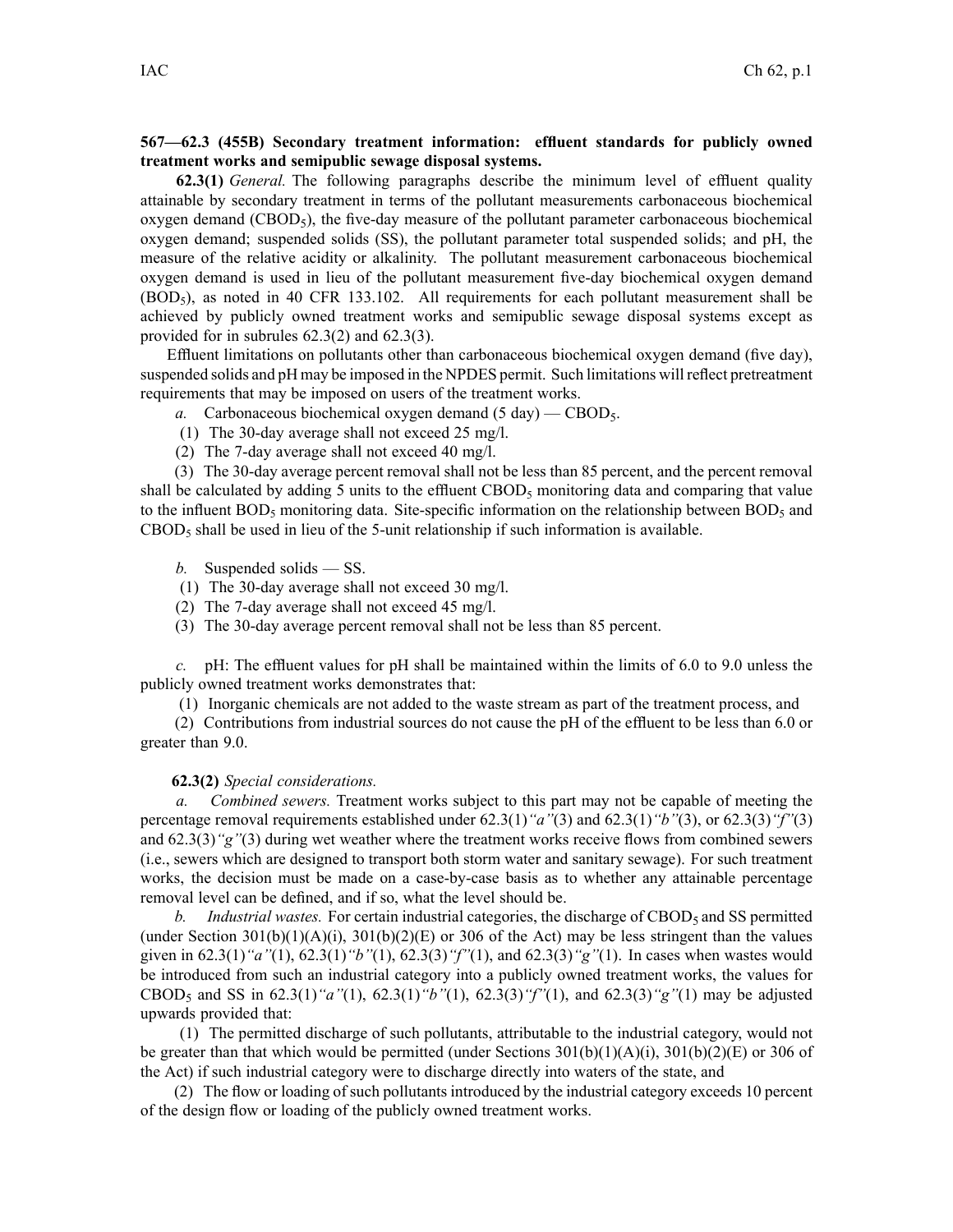When such an adjustment is made, the values for CBOD<sub>5</sub> or SS in  $62.3(1)$  " $a$ "(2),  $62.3(1)$  " $b$ "(2), 62.3(3)*"f"*(2), and 62.3(3)*"g"*(2) should be adjusted proportionately.

*c. Waste stabilization ponds.* Departmental secondary treatment standards for waste stabilization ponds are the same as those found in subrule 62.3(1) concerning secondary treatment with the exception of the standards for suspended solids which are as follows:

(1) SS, the 30-day average shall not exceed 80 mg/l.

(2) SS, the 7-day average shall not exceed 120 mg/l.

*d. Less concentrated influent wastewater for separate sewers.* The department may substitute either <sup>a</sup> lower percen<sup>t</sup> removal requirement or <sup>a</sup> mass loading limit for the percen<sup>t</sup> removal requirements in 62.3(1) and 62.3(3) provided that the permittee demonstrates that:

(1) The treatment works is consistently meeting or will consistently meet, its permit effluent concentration limits but its percen<sup>t</sup> removal requirements cannot be met due to less concentrated influent wastewater.

(2) To meet the percen<sup>t</sup> removal requirements, the treatment works would have to achieve significantly more stringent limitations than would otherwise be required by the concentration-based standards, and

(3) The less concentrated influent wastewater is not the result of excessive infiltration/inflow (I/I). A system is considered to have nonexcessive I/I when an average wet weather influent flow (as defined in the department's design standards 567—paragraph 64.2(9)*"b,"* Chapter 14.4.5.1.b) comprised of domestic wastewater plus infiltration plus inflow equals less than 275 gallons per day per capita.

*e. Upgraded facilities designed to operate in <sup>a</sup> split flow mode.* The department may substitute either <sup>a</sup> lower percen<sup>t</sup> removal requirement or <sup>a</sup> mass loading limit for the percen<sup>t</sup> removal requirements in 62.3(1) only (not 62.3(3)),provided that the treatment works is designed to split part of the primary treated wastewater flow around the secondary treatment unit(s). The design to accommodate split flow must be approved by the department and consistent with applicable design standards for wastewater treatment facilities. The requirements of 62.3(2)*"d"* would apply to facilities considered under this subrule. This subrule shall not be considered for facilities eligible for treatment equivalent to secondary treatment under 62.3(3).

Any applicant requesting <sup>a</sup> permit limit adjustment must include as par<sup>t</sup> of the reques<sup>t</sup> an analysis of the I/I sources in the system and <sup>a</sup> plan for the elimination of all inflow sources such as roof drains, manholes and storm sewer interconnections. Infiltration sources that can be economically eliminated or minimized shall be corrected.

*f. Dilution.* Nothing in this subrule or any other rule of the department shall be construed to encourage dilution of sewage as <sup>a</sup> means of complying with secondary treatment effluent standards. Reasonable efforts to preven<sup>t</sup> and abate infiltration of groundwater into sewers, and prevention or removal of any significant source of inflow, are required of all persons responsible for facilities subject to these standards.

**62.3(3)** *Treatment equivalent to secondary treatment.* This subrule describes the minimum level of effluent quality attainable by facilities eligible for treatment equivalent to secondary treatment in terms of the pollutant measurements CBOD<sub>5</sub>, SS and pH. The pollutant measurement CBOD<sub>5</sub> is used in lieu of the pollutant measurement  $BOD<sub>5</sub>$  as noted in 40 CFR 133.105. Treatment works shall be eligible at any time for consideration of effluent limitations described for treatment equivalent to secondary treatment if:

*a.* The CBOD<sub>5</sub> and SS effluent concentrations consistently achievable through proper operation and maintenance of the treatment works exceed the minimum level of the effluent quality set forth in 62.3(1)*"a"* and 62.3(1)*"b"*; and

*b.* A trickling filter or waste stabilization pond is used as the principal process; and